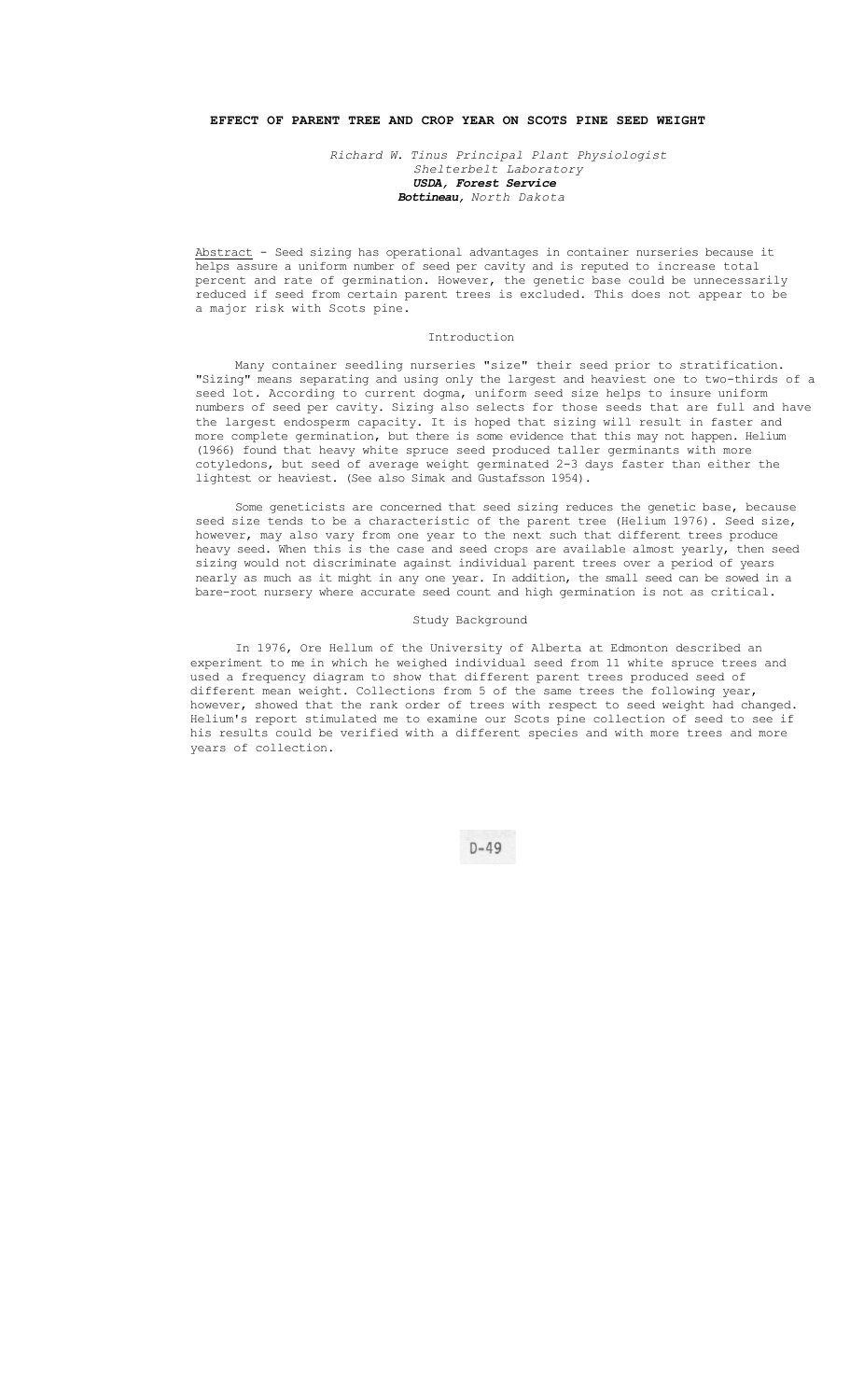## Materials and Methods

As part of our tree improvement program at Bottineau we have made annual collections of Scots pine seed which have been kept separate by year and by parent tree. We found we had 4 years of collection from 4 trees and 3 years of collection from 9 trees. We weighed 210 individual full seed from each year of collection from each tree. A two way analysis of variance was calculated for each of three groups of trees. This was the easiest analysis to perform, because not all of the 9 trees had been collected from in the same years.

## Results

All three analyses gave the same result and all variables were highly significant. The parent tree was responsible for the largest amount of variation in seed weight, but year of collection also had a sizable effect. The fact that the tree x year interaction was also significant means that the rank order of mean seed weights of the various trees may change from one year to the next (figure 1).

The standard error within seed lots is about 12%. If the mean seed weight is 10 mg, then 67% of the seed weights will fall between 8.8 and 11.2 mg, and 95% will be between 7.6 and 12.4 mg.

## Discussion

How important are these differences to the nurseryman? Let us suppose that for each year we collect equal numbers of seed from each tree and pool the lot. We then split the lot exactly in half at the median seed weight into a heavy and a light fraction. Please note that this is a limiting case which could only be accomplished by weighing each seed individually. Real world seed cleaners are not that good, and a portion of the light seed would end up in with the heavy seed and vice versa.

Table 1 shows the contribution each tree would make to the heavy and light fractions of each year's seed lot. If every tree had the same mean seed weight, there would be no differences in contribution to the light and heavy fractions. There are sizable differences, however, and yet in no case does seed from any tree fall exclusively into the light or heavy fraction. There is always some overlap, and a less-than-perfect seed separation would increase the overlap.

In general, although seed sizing does discriminate against trees with small seed, in this case it does not completely exclude their contribution to the next generation. Furthermore, the contribution of an individual tree to the light and heavy fractions varies from one year to the next and varies depending on the other trees with which its seed is mixed.

I conclude that seed sizing of Scots pine will not be a genetic disaster, because seed from few if any trees will be totally excluded from the next generation, especially if seed is collected from the same trees year after year.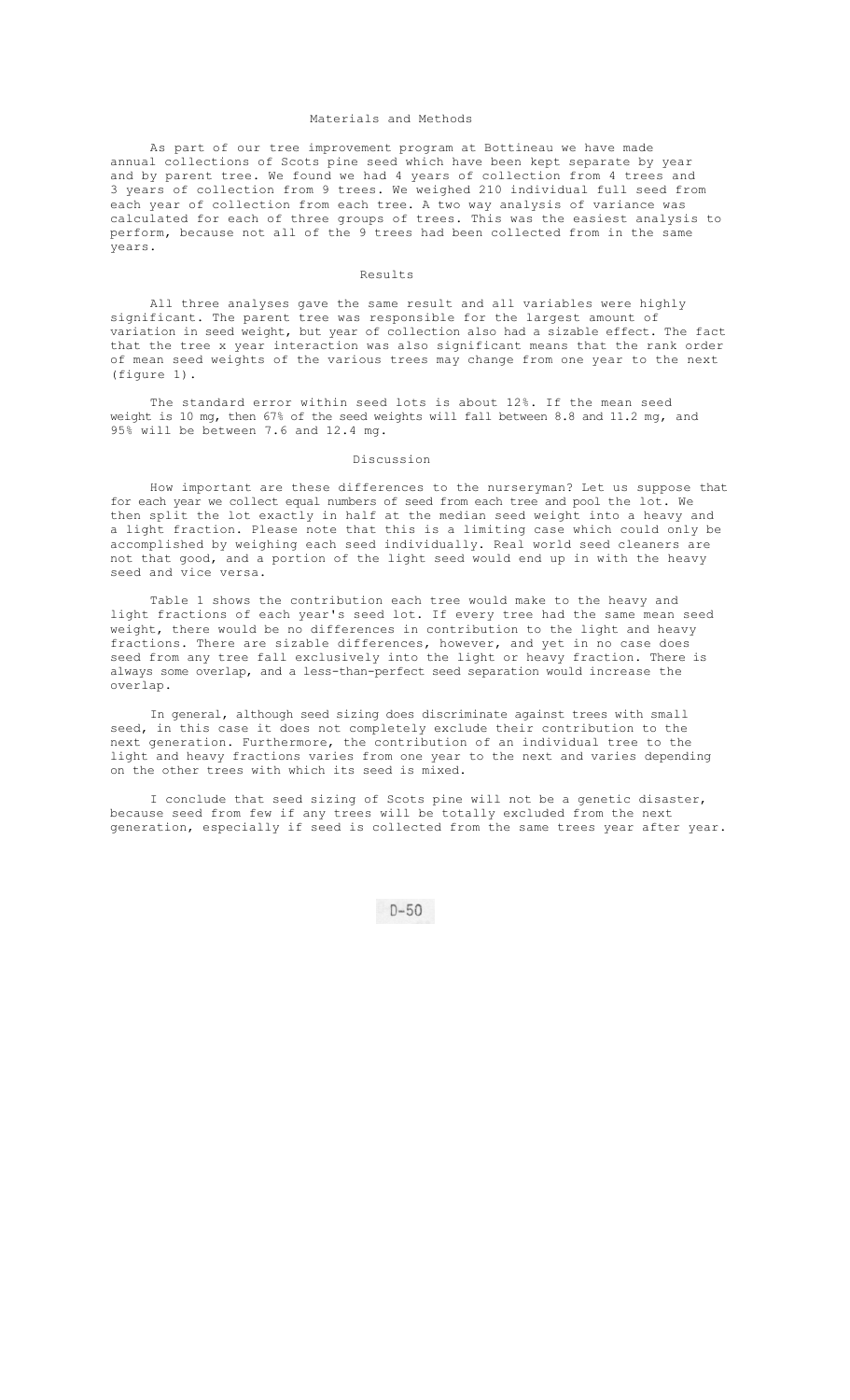

Figure l.--Mean seed weight of single tree seed collections plotted against year of collection shows interaction between parent tree and year of collection, because the lines are not evenly spaced and even cross. Essentially parallel lines would indicate no interaction.

 $D-51$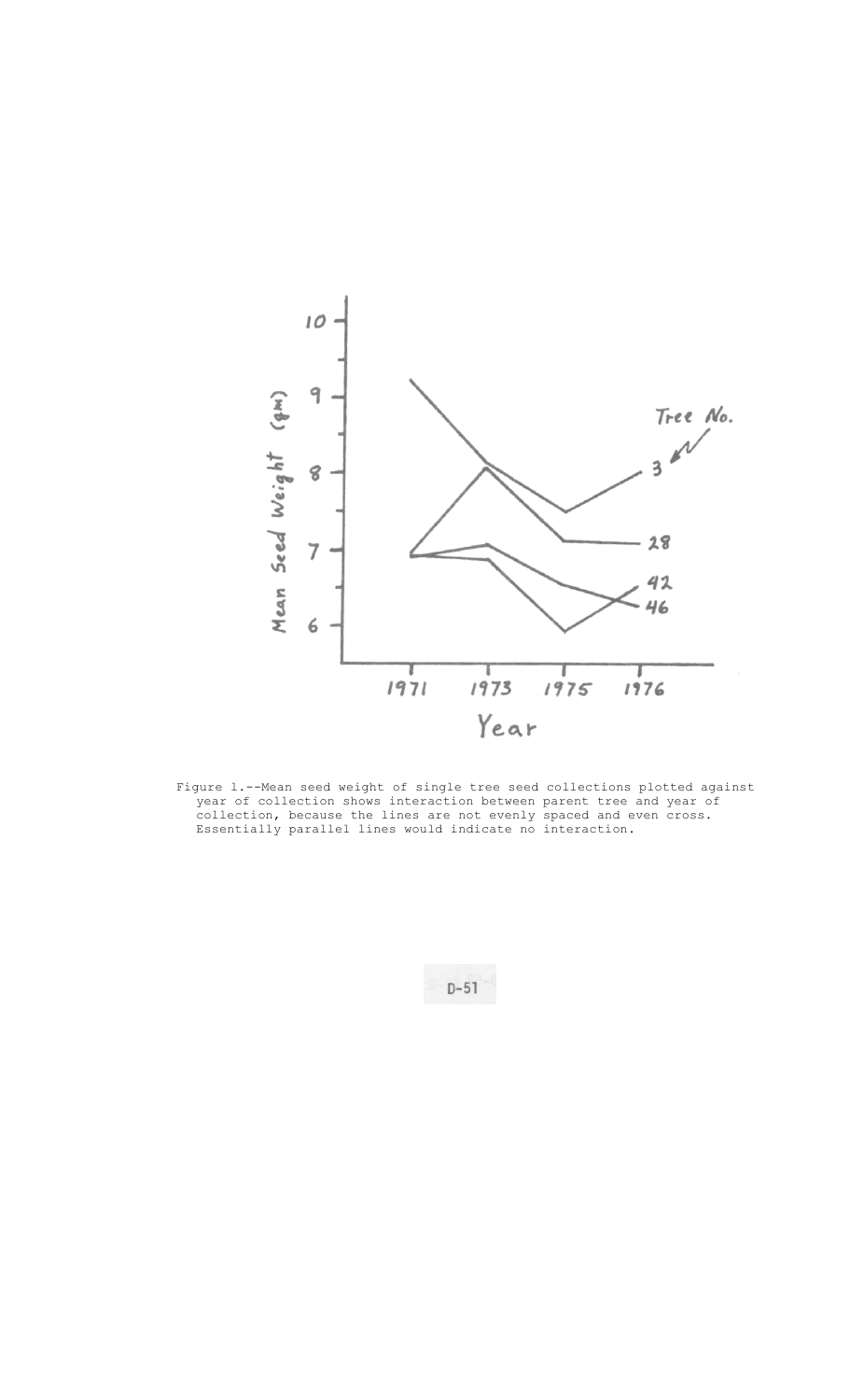| Year of Collection:<br>Median Seed Weight (mg): |                  | 1971<br>7.35       | 1973<br>7.75         | 1975<br>7.15         | 1976               |  |
|-------------------------------------------------|------------------|--------------------|----------------------|----------------------|--------------------|--|
|                                                 |                  |                    |                      |                      | 7.55               |  |
| Tree #                                          | Seedlot Fraction | Percent            |                      |                      |                    |  |
| 3                                               | Light<br>Heavy   | $\mathbf{1}$<br>33 | $\overline{5}$<br>17 | 4<br>18              | 5<br>24            |  |
| 11                                              | Light<br>Heavy   | $\mathbf{1}$<br>33 | 9<br>13              | 7<br>16              |                    |  |
| 22                                              | Light<br>Heavy   |                    | 11<br>11             | 8<br>14              | 6<br>22            |  |
| 28                                              | Light<br>Heavy   | 22<br>11           | $\overline{9}$<br>13 | 8<br>14              | 20<br>9            |  |
| 31                                              | Light<br>Heavy   | 23<br>10           | 15<br>7              | 17<br>6              |                    |  |
| 42                                              | Light<br>Heavy   | 28<br>5            | 20<br>3              | 20<br>$\overline{2}$ | 23<br>6            |  |
| 43                                              | Light<br>Heavy   |                    | 14<br>9              | 14<br>9              | 20<br>9            |  |
| 46                                              | Light<br>Heavy   | 25<br>8            | 13<br>9              | 19<br>3              | 25<br>4            |  |
| 51                                              | Light<br>Heavy   |                    | 4<br>18              | 3<br>18              | $\mathbf{2}$<br>26 |  |

Table 1.--Seedlot composition assuming equal numbers of seed from each parent tree are pooled for each year of collection and each seedlot split into heavy and light fractions of equal size.